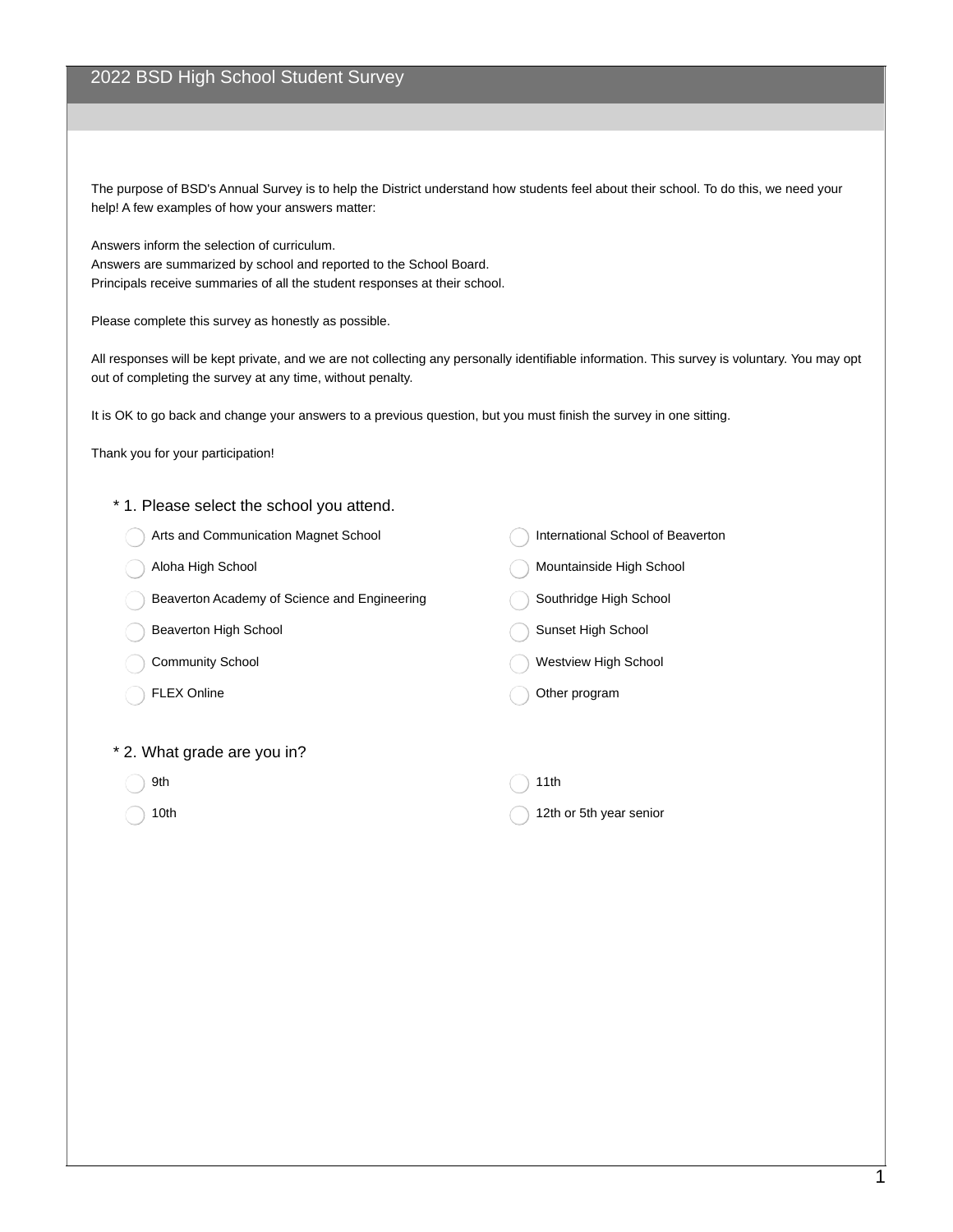# General

#### 3. Do you agree or disagree that...

|                                                                                                                          | <b>Strongly Agree</b> | Agree | <b>Disagree</b> | <b>Strongly Disagree</b> |
|--------------------------------------------------------------------------------------------------------------------------|-----------------------|-------|-----------------|--------------------------|
| I feel welcomed and accepted at this<br>school.                                                                          |                       |       |                 |                          |
| I generally feel safe at this school.                                                                                    |                       |       |                 |                          |
| There is at least one adult at school<br>who really cares about me.                                                      |                       |       |                 |                          |
| There is at least one adult at school<br>who knows me well enough that I<br>might ask them to help me make<br>decisions. |                       |       |                 |                          |
| People at my school understand me<br>as a person.                                                                        |                       |       |                 |                          |

### 4. Do you agree or disagree...

|                                                                                               | <b>Strongly Agree</b> | Agree | <b>Disagree</b> | <b>Strongly Disagree</b> |
|-----------------------------------------------------------------------------------------------|-----------------------|-------|-----------------|--------------------------|
| My thinking has grown or changed as<br>a result of new learning.                              |                       |       |                 |                          |
| My teachers provide adequate and<br>frequent feedback to help me move<br>my learning forward. |                       |       |                 |                          |

### 5. Do you agree or disagree that...

|                                              | <b>Strongly Agree</b> | Agree | Disagree | <b>Strongly Disagree</b> | l don't know |
|----------------------------------------------|-----------------------|-------|----------|--------------------------|--------------|
| My teachers set high<br>expectations for me. |                       |       |          |                          |              |
| My teachers expect me<br>to attend college.  |                       |       |          |                          |              |

6. I made progress toward earning my career ed credit this year (mock interview, resume, CRLE, college visit, career speaker, etc.).

Yes

No

I do not know if I made progress toward earning my career ed credit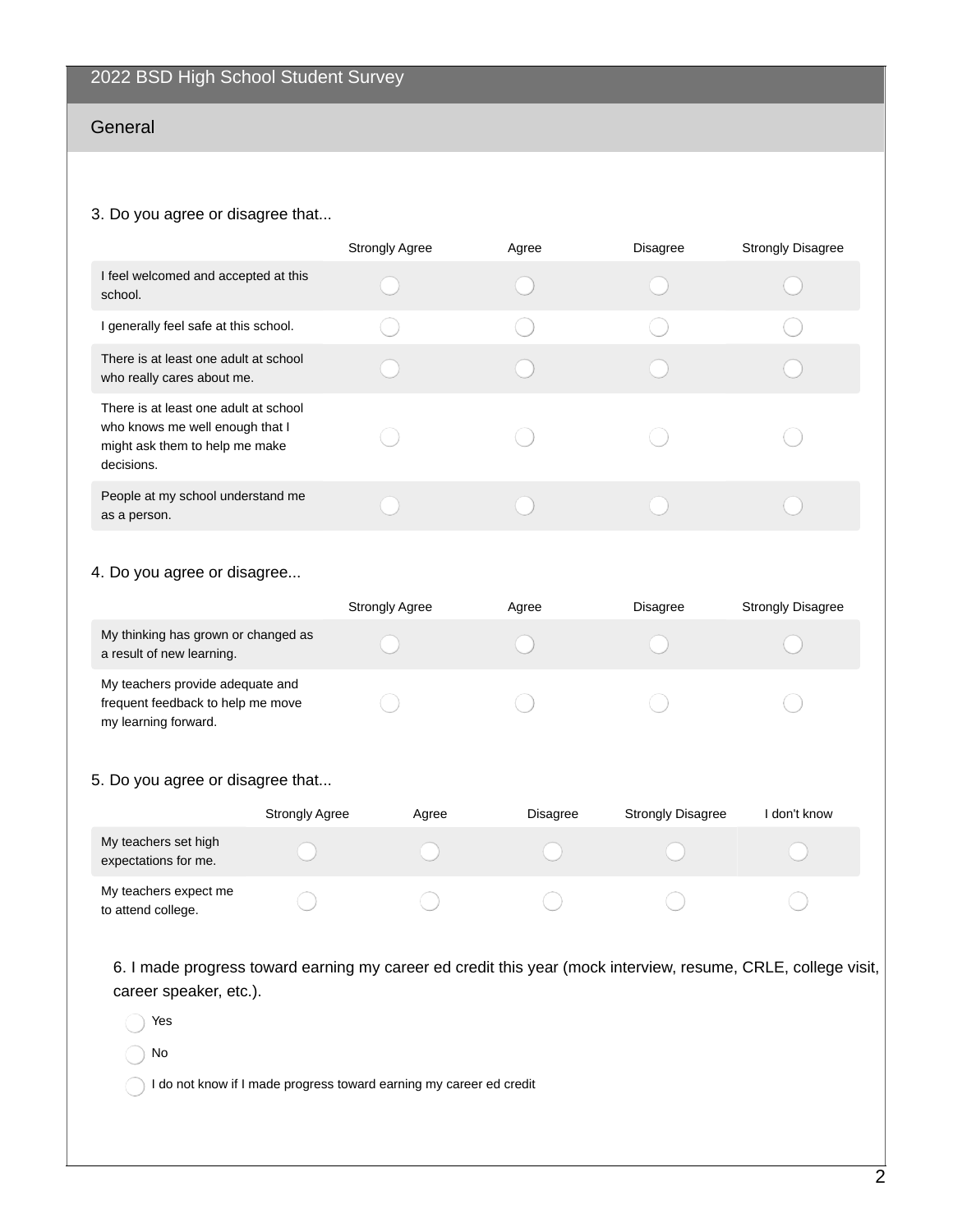|          | 7. I am making progress toward my post-high school goals.               |  |  |
|----------|-------------------------------------------------------------------------|--|--|
|          | Strongly Agree                                                          |  |  |
| Agree    |                                                                         |  |  |
| Disagree |                                                                         |  |  |
|          | Strongly Disagree                                                       |  |  |
|          | I do not know if I am making progress toward my post- high school goals |  |  |
|          |                                                                         |  |  |
|          | * 8. Are you taking a math course this term?<br>No                      |  |  |
| Yes      |                                                                         |  |  |
|          |                                                                         |  |  |
|          |                                                                         |  |  |
|          |                                                                         |  |  |
|          |                                                                         |  |  |
|          |                                                                         |  |  |
|          |                                                                         |  |  |
|          |                                                                         |  |  |
|          |                                                                         |  |  |
|          |                                                                         |  |  |
|          |                                                                         |  |  |
|          |                                                                         |  |  |
|          |                                                                         |  |  |
|          |                                                                         |  |  |
|          |                                                                         |  |  |
|          |                                                                         |  |  |
|          |                                                                         |  |  |
|          |                                                                         |  |  |
|          |                                                                         |  |  |
|          |                                                                         |  |  |
|          |                                                                         |  |  |
|          |                                                                         |  |  |
|          |                                                                         |  |  |
|          |                                                                         |  |  |
|          |                                                                         |  |  |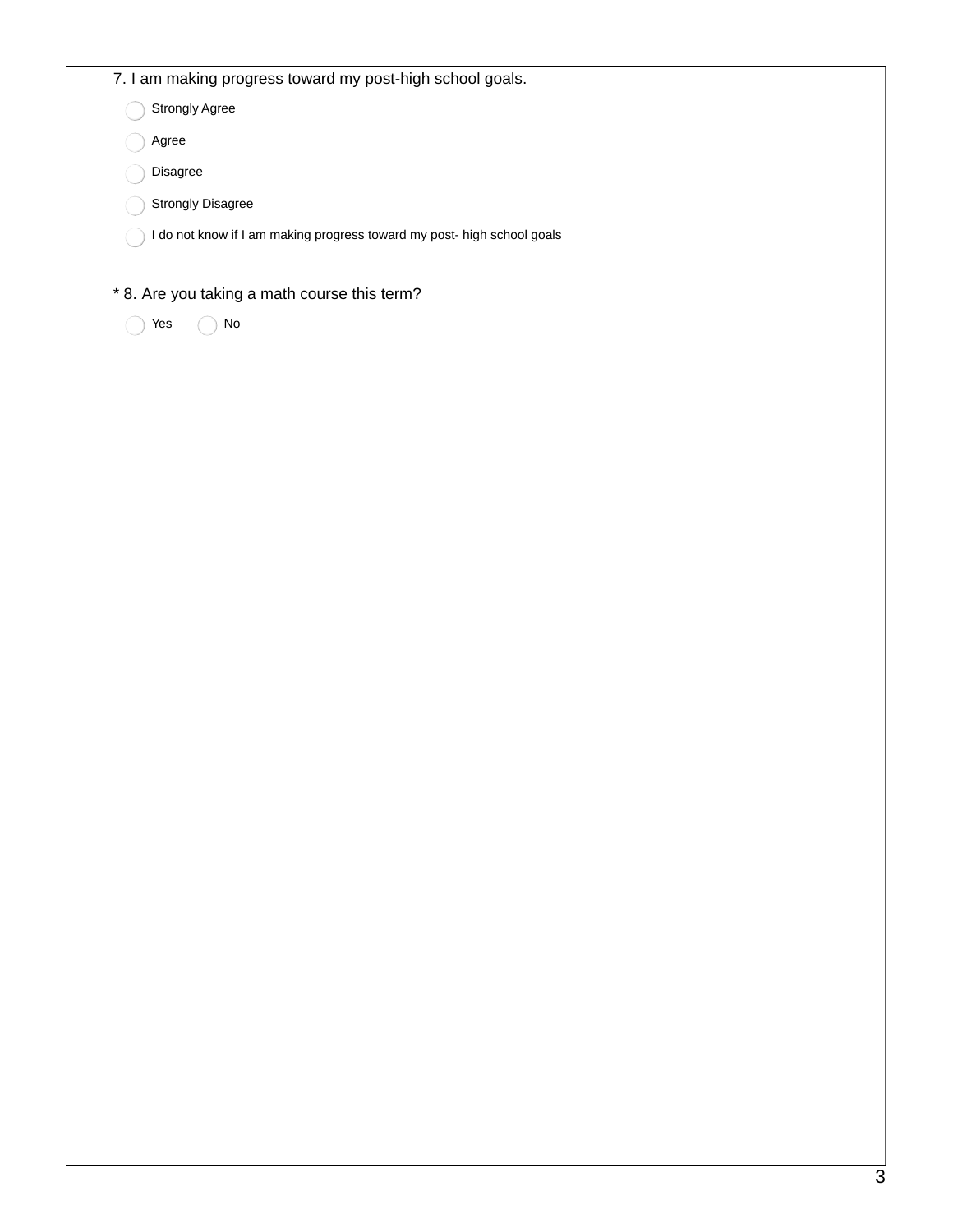# 2022 BSD High School Student Survey

| Math                                                                                                                                                 |
|------------------------------------------------------------------------------------------------------------------------------------------------------|
|                                                                                                                                                      |
| 9. My math teacher teaches us new concepts clearly so that I can understand.<br>Very often<br>Often<br>Sometimes<br>Seldom/not often<br>Almost never |
| 10. I talk to my classmates about how to solve math problems.<br>Very often<br>Often<br>Sometimes<br>Seldom/not often<br>Almost never                |
| 11. Talking with my classmates helps me to learn math.<br>Very often<br>Often<br>Sometimes                                                           |
| Seldom/not often                                                                                                                                     |

Almost never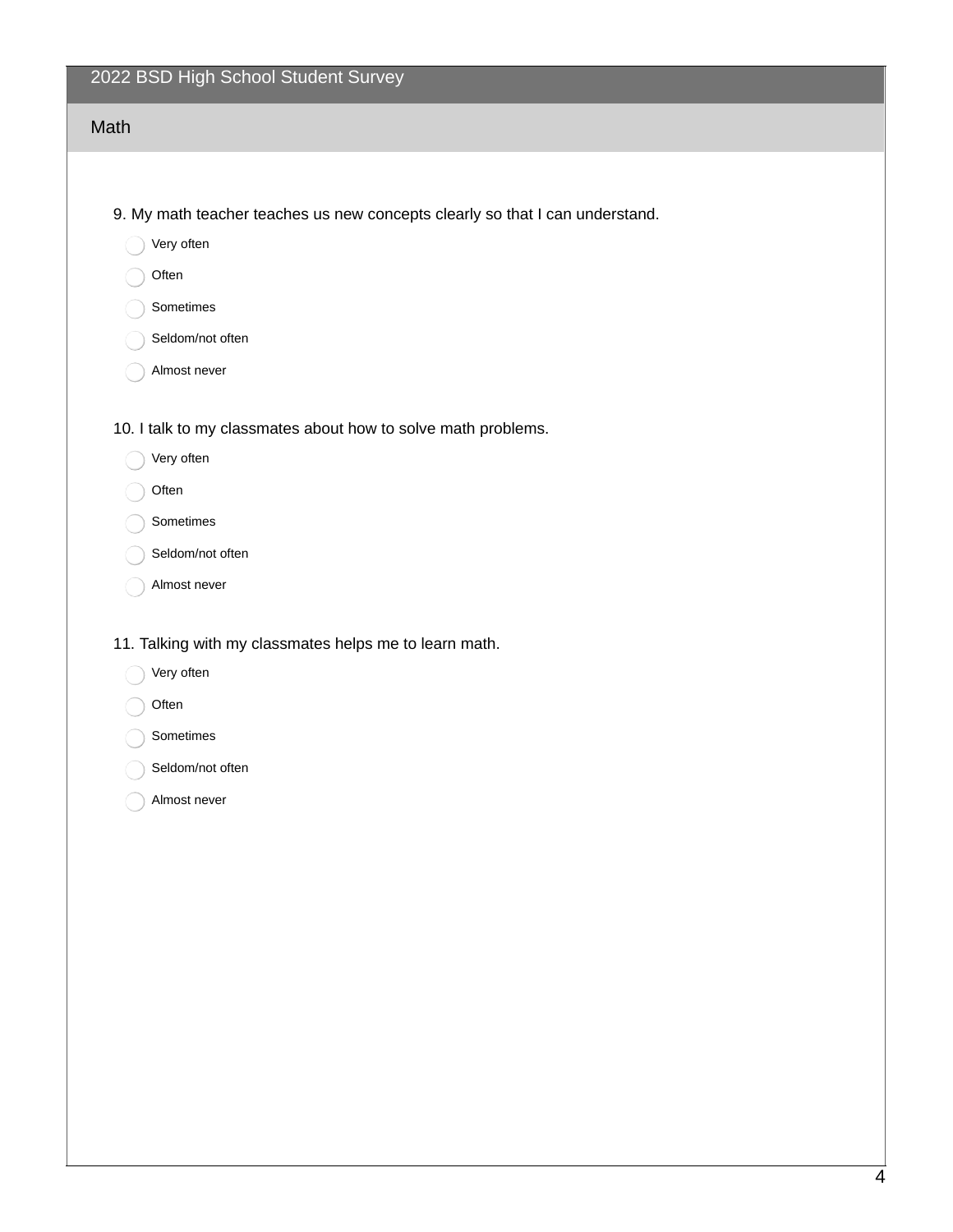| 12. In my math class,                                                                                                    |                       |       |                 |                          |
|--------------------------------------------------------------------------------------------------------------------------|-----------------------|-------|-----------------|--------------------------|
|                                                                                                                          | <b>Strongly Agree</b> | Agree | <b>Disagree</b> | <b>Strongly Disagree</b> |
| Good resources are provided to help me learn math<br>(textbook, packets, worksheets, notes and/or digital<br>resources). |                       |       |                 |                          |
| I see examples of people, places, events, issues<br>and situations that I relate to in the curriculum.                   |                       |       |                 |                          |
| The curriculum has photos/pictures, names,<br>scenarios, and text that reflect a diverse society.                        |                       |       |                 |                          |
| My teacher helps me understand why certain steps<br>work and not just how to do them.                                    |                       |       |                 |                          |
| The work we do in class prepares me for the tests<br>and assessments.                                                    |                       |       |                 |                          |
| I have opportunities to improve my scores on the<br>learning targets.                                                    |                       |       |                 |                          |

13. What is something your teacher does that helps you learn math?

# 14. What would you like to change about your math class?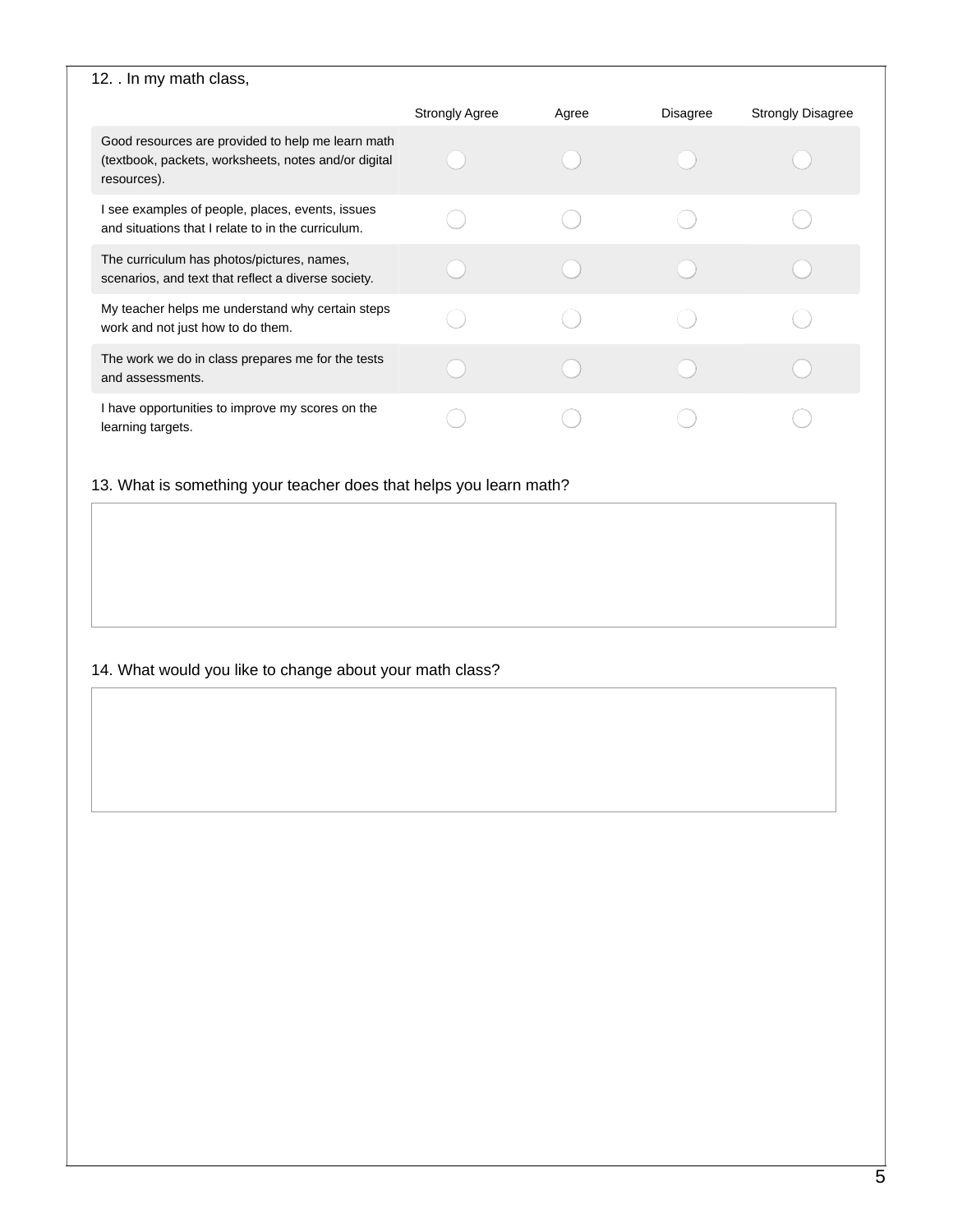| 2022 BSD High School Student Survey                                                                                                |
|------------------------------------------------------------------------------------------------------------------------------------|
| <b>Cultural Awareness and Action</b>                                                                                               |
|                                                                                                                                    |
| 15. How often do you think about what someone of a different race, ethnicity, or culture experiences?                              |
| Almost never                                                                                                                       |
| Once in a while                                                                                                                    |
| Sometimes                                                                                                                          |
| Frequently                                                                                                                         |
| Almost always                                                                                                                      |
| 16. How often do teachers encourage you to learn about people from different races, ethnicities, or cultures?                      |
| Almost never                                                                                                                       |
| Once in a while                                                                                                                    |
| Sometimes                                                                                                                          |
| Frequently                                                                                                                         |
| Almost always                                                                                                                      |
| 17. How often are you encouraged to think more deeply about and discuss race-related topics with other<br>students at your school? |
| Almost never<br>Once in a while                                                                                                    |

- Sometimes
- Frequently
- Almost always

18. How confident are you that students at your school can have honest conversations with each other about race?

Not at all confident

Slightly confident

Somewhat confident

Quite confident

Extremely confident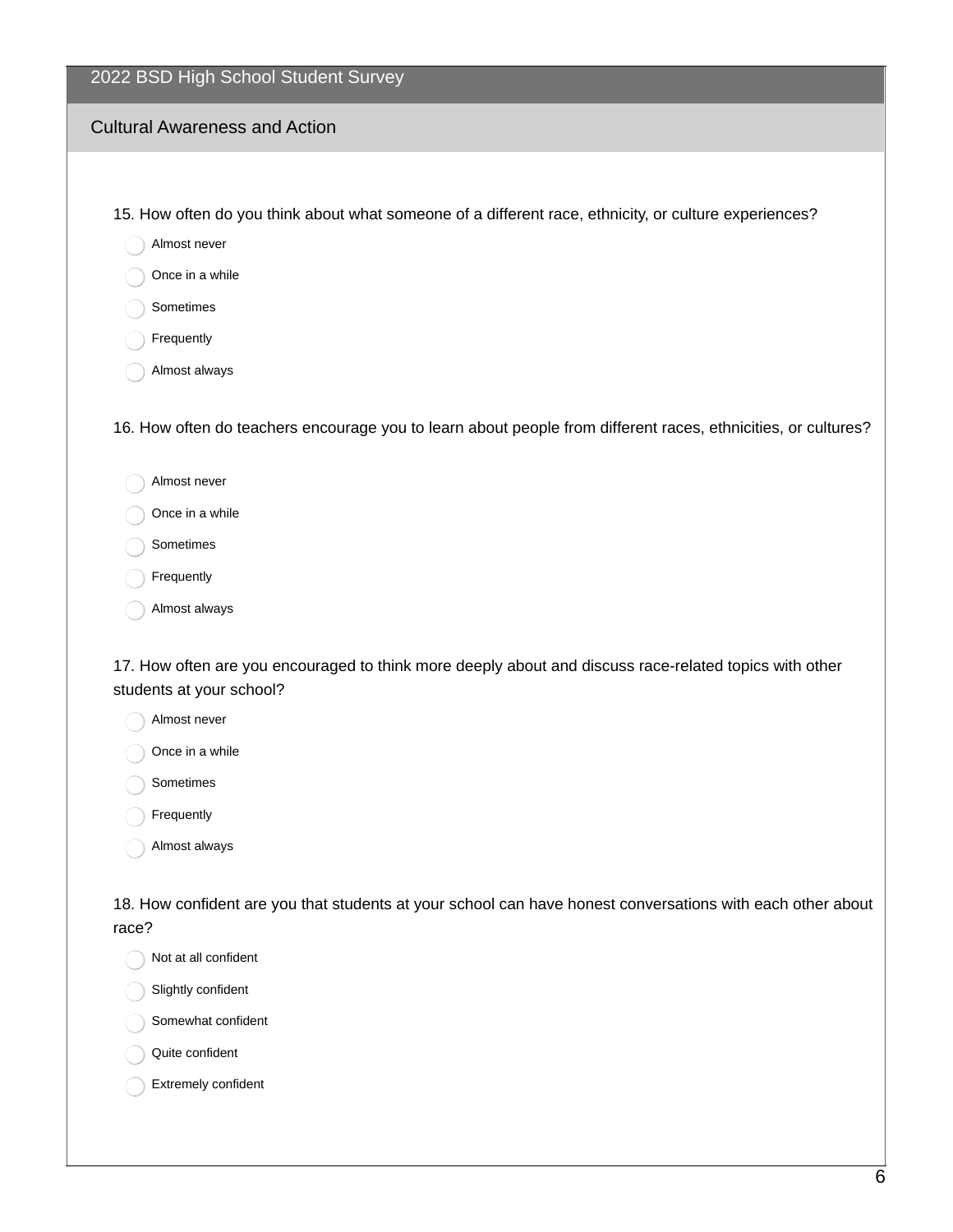| 19. Staff members here treat all students nicely and with respect, no matter |                |       |                 |                   |            |  |
|------------------------------------------------------------------------------|----------------|-------|-----------------|-------------------|------------|--|
|                                                                              | Strongly agree | Agree | <b>Disagree</b> | Strongly disagree | Don't Know |  |
| Their race                                                                   |                |       |                 |                   |            |  |
| Their national origin                                                        |                |       |                 |                   |            |  |
| Their language                                                               |                |       |                 |                   |            |  |
| Whether their parents<br>are rich or poor                                    |                |       |                 |                   |            |  |
| Their religion                                                               |                |       |                 |                   |            |  |
| Their level of physical or<br>mental ability                                 |                |       |                 |                   |            |  |
| Their gender identity                                                        |                |       |                 |                   |            |  |
| Their sexual orientation                                                     |                |       |                 |                   |            |  |

# 20. **Students** here treat all students nicely and with respect, no matter...

|                                              | Strongly agree | Agree | Disagree | Strongly disagree | Don't Know |
|----------------------------------------------|----------------|-------|----------|-------------------|------------|
| Their race                                   |                |       |          |                   |            |
| Their national origin                        |                |       |          |                   |            |
| Their language                               |                |       |          |                   |            |
| Whether their parents<br>are rich or poor    |                |       |          |                   |            |
| Their religion                               |                |       |          |                   |            |
| Their level of physical or<br>mental ability |                |       |          |                   |            |
| Their gender identity                        |                |       |          |                   |            |
| Their sexual orientation                     |                |       |          |                   |            |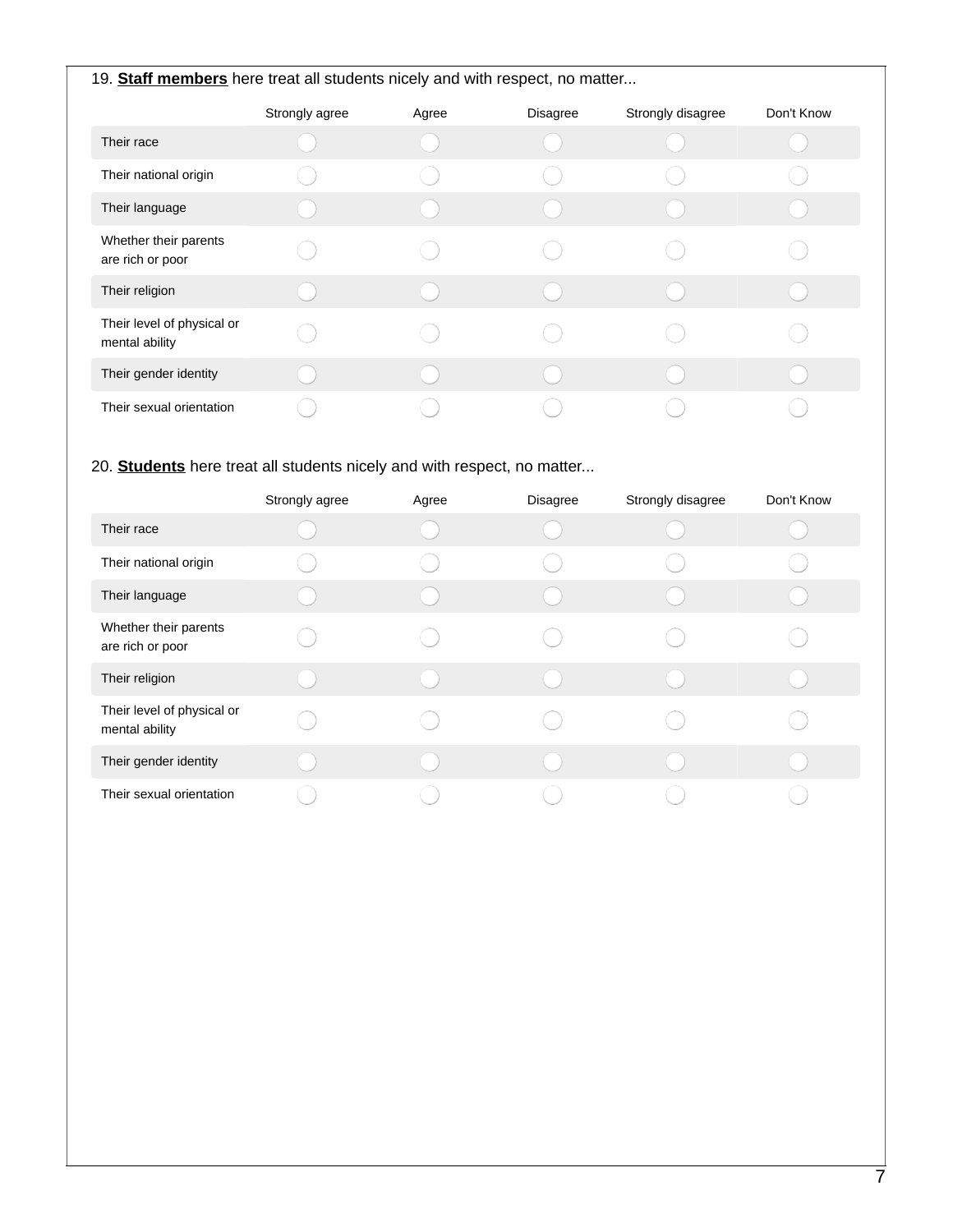| 2022 BSD High School Student Survey |  |  |  |  |  |  |
|-------------------------------------|--|--|--|--|--|--|
|-------------------------------------|--|--|--|--|--|--|

Bullying in School

**One reason students sometimes don't feel safe is because they get bullied by other students. Bullying can be physical, verbal, or take place online.**

**Bullying can include:**

- **1. Physically harming a student or damaging a student's property.**
- **2. Knowingly placing a student in reasonable fear of physical harm to the student or damage to the student's property.**
- **3. Creating a hostile educational environment, including interfering with the psychological wellbeing of the student.**

*From the BSD Student and Family Handbook*

| 21. I have been bullied at school this year.                                                                                        |          |            |  |  |  |
|-------------------------------------------------------------------------------------------------------------------------------------|----------|------------|--|--|--|
| A lot                                                                                                                               | A little | Not at all |  |  |  |
| 22. I have been bullied on the way to or from school this year.                                                                     |          |            |  |  |  |
| A lot                                                                                                                               | A little | Not at all |  |  |  |
|                                                                                                                                     |          |            |  |  |  |
| 23. I have been bullied online (for example, Twitter, TikTok, Instagram, gaming, etc.) this year.                                   |          |            |  |  |  |
| A lot                                                                                                                               | A little | Not at all |  |  |  |
|                                                                                                                                     |          |            |  |  |  |
| 24. My school takes instances of bullying and/or harassment including bias incidents and/or hate speech<br>seriously.               |          |            |  |  |  |
| Yes                                                                                                                                 | No       | Not sure   |  |  |  |
| 25. My school will believe me if I report an instance of bullying and/or harassment including bias incidents<br>and/or hate speech. |          |            |  |  |  |
|                                                                                                                                     |          |            |  |  |  |

 $\bigcap$  No  $\bigcap$  No  $\bigcap$  Not sure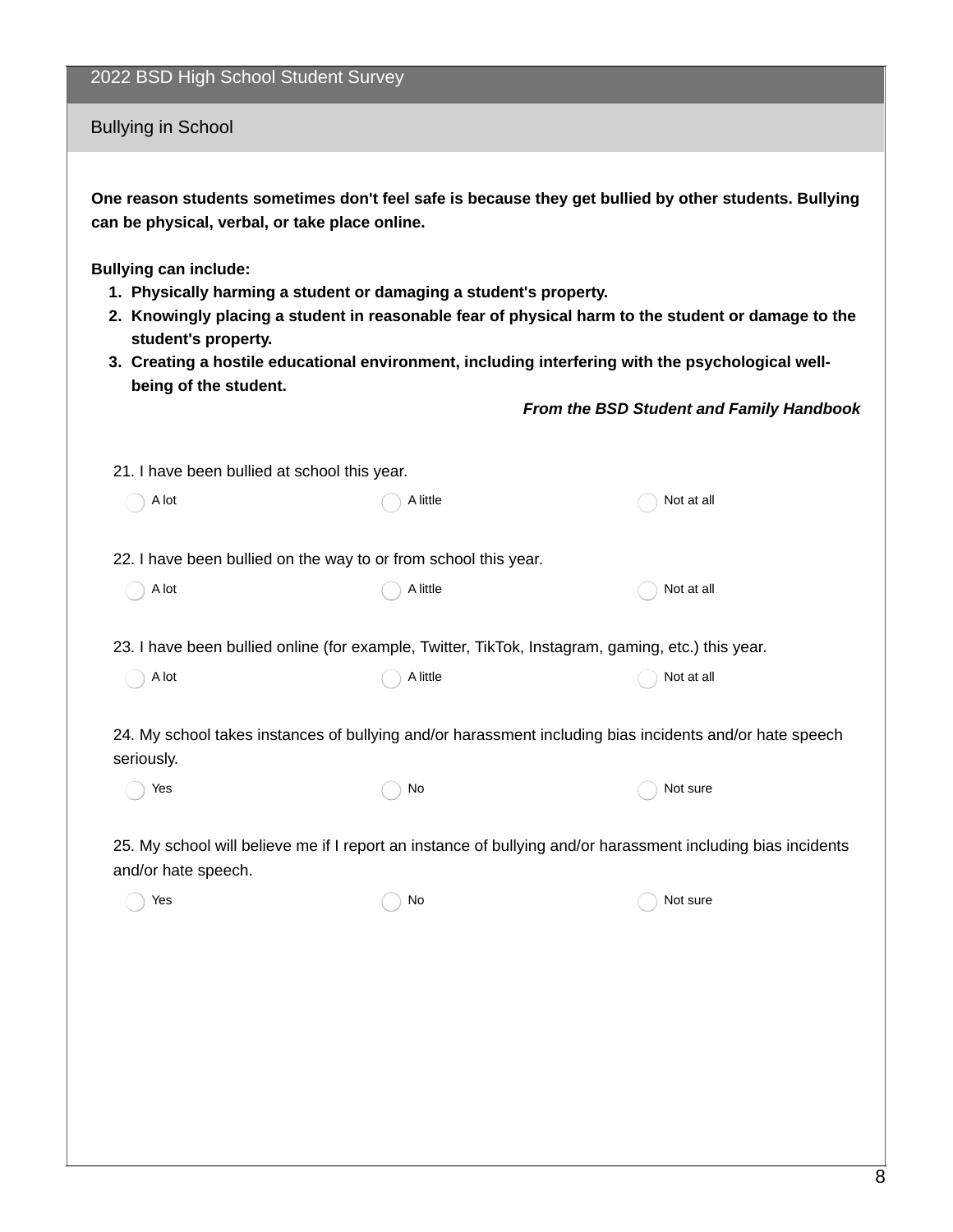26. If I experience or witness bullying and/or harassment, including bias incidents and/or hate speech at my school...

|                                                 | Yes | No | Not sure |
|-------------------------------------------------|-----|----|----------|
| I know how to report it to<br>someone.          |     |    |          |
| it will be taken seriously<br>and responded to. |     |    |          |
| I know how it will be<br>addressed.             |     |    |          |

27. All students should feel safe at school and in their communities. SafeOregon gives students, parents, schools and their communities a way to report safety threats or potential acts of violence. Are you aware of SafeOregon?

 $Yes$  No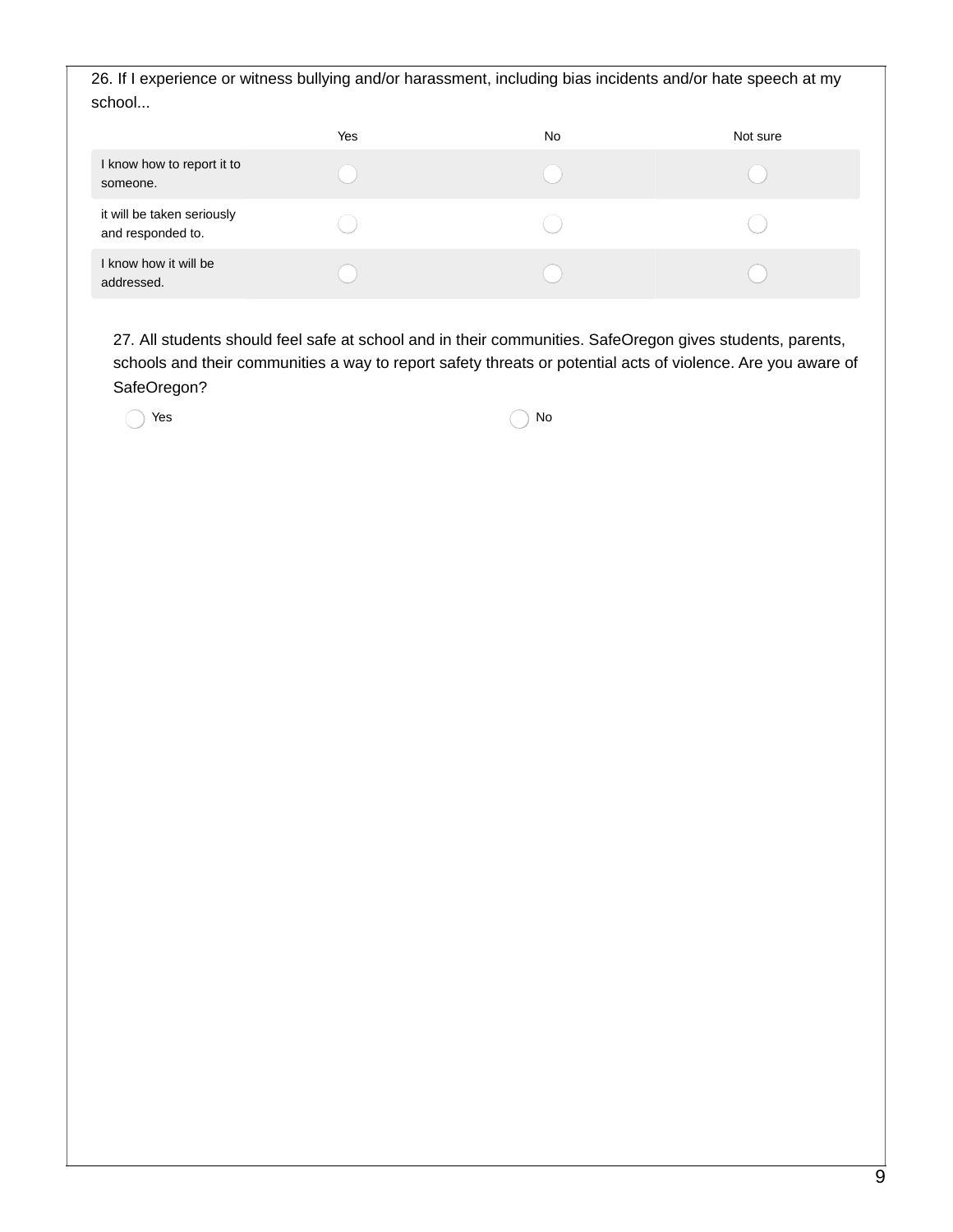| 2022 BSD High School Student Survey                                                                                                                                                                              |                                        |       |                                                                                                                   |                          |              |  |  |
|------------------------------------------------------------------------------------------------------------------------------------------------------------------------------------------------------------------|----------------------------------------|-------|-------------------------------------------------------------------------------------------------------------------|--------------------------|--------------|--|--|
| Safe Routes/School Environment                                                                                                                                                                                   |                                        |       |                                                                                                                   |                          |              |  |  |
|                                                                                                                                                                                                                  |                                        |       |                                                                                                                   |                          |              |  |  |
| 28. How do you travel to school most days?                                                                                                                                                                       |                                        |       |                                                                                                                   |                          |              |  |  |
| Walk                                                                                                                                                                                                             |                                        |       | Car pool                                                                                                          |                          |              |  |  |
| <b>Bike</b>                                                                                                                                                                                                      |                                        |       | Public transportation                                                                                             |                          |              |  |  |
| School bus                                                                                                                                                                                                       |                                        |       | Combination of these                                                                                              |                          |              |  |  |
| Drive alone                                                                                                                                                                                                      |                                        |       |                                                                                                                   |                          |              |  |  |
| 29. How do you travel from school most days?                                                                                                                                                                     |                                        |       |                                                                                                                   |                          |              |  |  |
| Walk                                                                                                                                                                                                             |                                        |       | Car pool                                                                                                          |                          |              |  |  |
| <b>Bike</b>                                                                                                                                                                                                      |                                        |       |                                                                                                                   | Public transportation    |              |  |  |
| School bus                                                                                                                                                                                                       |                                        |       | Combination of these                                                                                              |                          |              |  |  |
| Drive alone                                                                                                                                                                                                      |                                        |       |                                                                                                                   |                          |              |  |  |
| 30. Which of the following affect your decision whether to walk or bike to/from school? (Select all that apply.)<br>Distance<br>Time<br>Convenience of driving<br>Involvement in after-school activities or work |                                        |       | Amount of traffic along route to school<br>Access to sidewalks and pathways<br>Safety of intersections<br>Weather |                          |              |  |  |
|                                                                                                                                                                                                                  | Speed of traffic along route to school |       |                                                                                                                   |                          |              |  |  |
| 31. My school is clean and neat                                                                                                                                                                                  |                                        |       |                                                                                                                   |                          |              |  |  |
|                                                                                                                                                                                                                  | Strongly Agree                         | Agree | Disagree                                                                                                          | <b>Strongly Disagree</b> | I don't know |  |  |
| In general                                                                                                                                                                                                       |                                        |       |                                                                                                                   |                          |              |  |  |
| In the bathrooms                                                                                                                                                                                                 |                                        |       |                                                                                                                   |                          |              |  |  |
|                                                                                                                                                                                                                  |                                        |       |                                                                                                                   |                          |              |  |  |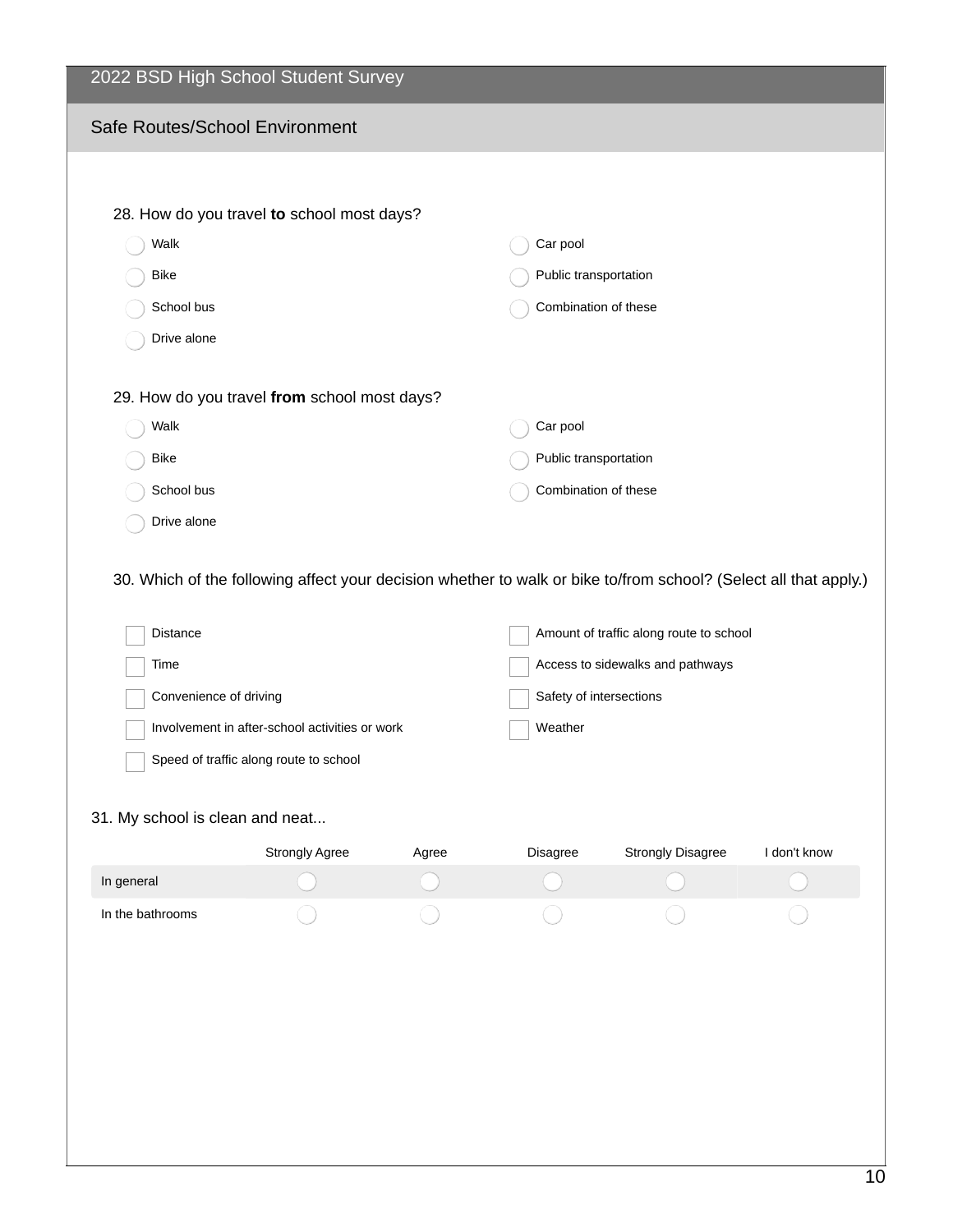| 2022 BSD High School Student Survey                                                                                                                           |  |  |  |  |  |  |
|---------------------------------------------------------------------------------------------------------------------------------------------------------------|--|--|--|--|--|--|
| Technology                                                                                                                                                    |  |  |  |  |  |  |
| Please help us understand how you use technology at your school and for your schoolwork.                                                                      |  |  |  |  |  |  |
| 32. My school teaches me how to be a good digital citizen.                                                                                                    |  |  |  |  |  |  |
| Strongly Agree<br><b>Strongly Disagree</b><br>Disagree<br>Agree                                                                                               |  |  |  |  |  |  |
| 33. I have adequate internet connectivity at home and can access school work with no connectivity problems.                                                   |  |  |  |  |  |  |
| <b>Strongly Agree</b><br><b>Strongly Disagree</b><br>Disagree<br>Agree                                                                                        |  |  |  |  |  |  |
| 34. Outside of school, my Chromebook is the main device that I use to complete school work.                                                                   |  |  |  |  |  |  |
| No<br>Yes                                                                                                                                                     |  |  |  |  |  |  |
| 35. My teachers use Canvas regularly to share assignments, resources and classwork.<br><b>Strongly Agree</b><br><b>Strongly Disagree</b><br>Disagree<br>Agree |  |  |  |  |  |  |
| 36. My learning experience is supported by the digital tools my school offers.                                                                                |  |  |  |  |  |  |
| <b>Strongly Agree</b><br><b>Strongly Disagree</b><br>Disagree<br>Agree                                                                                        |  |  |  |  |  |  |
| 37. What digital tools help you the most with your learning?                                                                                                  |  |  |  |  |  |  |
|                                                                                                                                                               |  |  |  |  |  |  |
|                                                                                                                                                               |  |  |  |  |  |  |
|                                                                                                                                                               |  |  |  |  |  |  |
| 38. How can teachers and staff better support your digital learning experience?                                                                               |  |  |  |  |  |  |
|                                                                                                                                                               |  |  |  |  |  |  |
|                                                                                                                                                               |  |  |  |  |  |  |
|                                                                                                                                                               |  |  |  |  |  |  |
|                                                                                                                                                               |  |  |  |  |  |  |
|                                                                                                                                                               |  |  |  |  |  |  |
|                                                                                                                                                               |  |  |  |  |  |  |
|                                                                                                                                                               |  |  |  |  |  |  |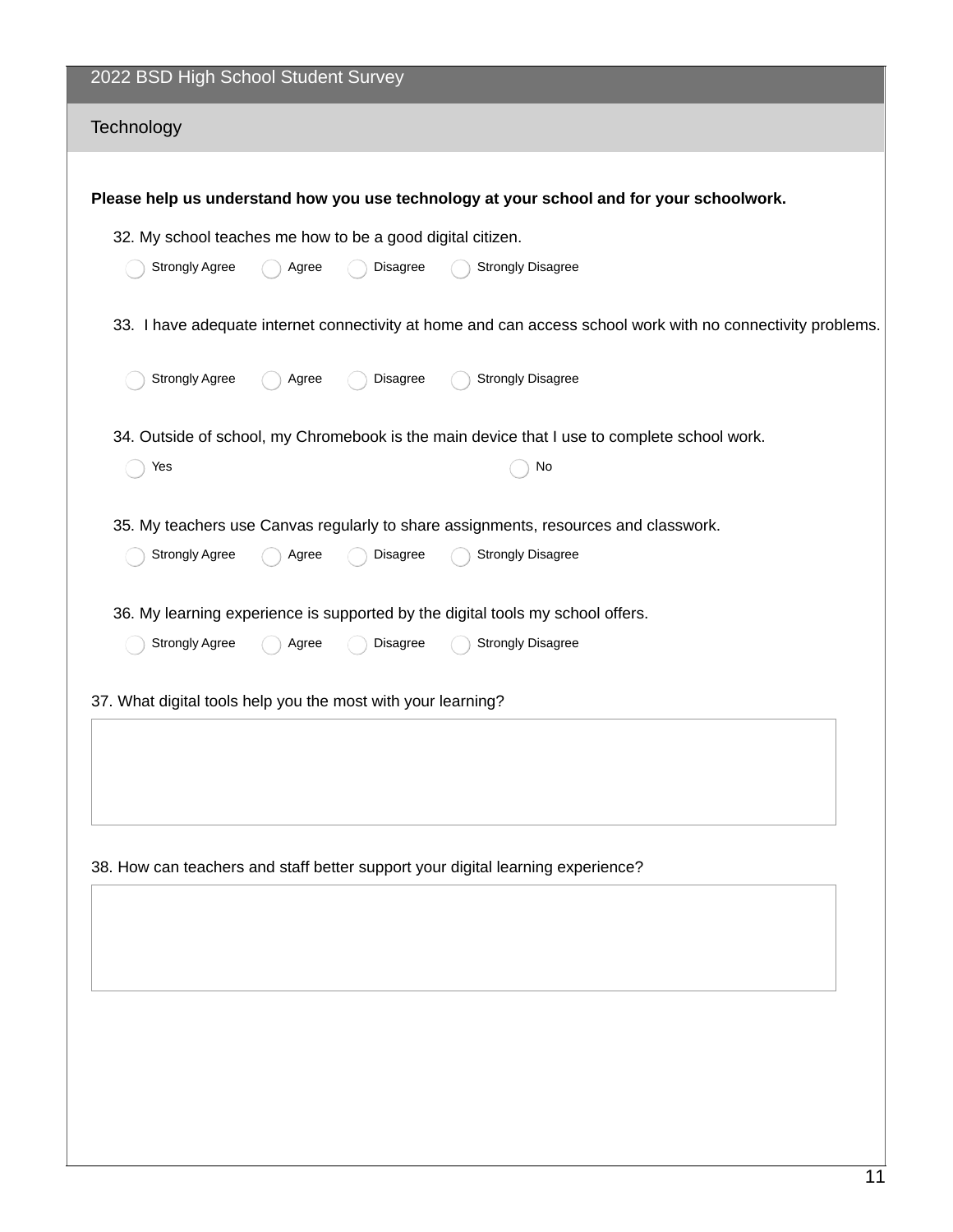| 2022 BSD High School Student Survey                                                  |    |                                                                                                    |  |  |  |
|--------------------------------------------------------------------------------------|----|----------------------------------------------------------------------------------------------------|--|--|--|
| <b>College &amp; Career Readiness</b>                                                |    |                                                                                                    |  |  |  |
|                                                                                      |    |                                                                                                    |  |  |  |
| 39. Are you currently enrolled in an AVID elective?                                  |    |                                                                                                    |  |  |  |
| Yes                                                                                  | No | Don't know                                                                                         |  |  |  |
|                                                                                      |    |                                                                                                    |  |  |  |
| 40. I am involved in the following after-school activities. (Select all that apply.) |    |                                                                                                    |  |  |  |
| Athletics, School-Sponsored (any sport)                                              |    | Extra-curricular Activities (Clubs, Drama, Music, etc.)                                            |  |  |  |
| Athletics, Not School-Sponsored (any sport)                                          |    | Paid Employment                                                                                    |  |  |  |
| Volunteering or service learning                                                     |    | Other                                                                                              |  |  |  |
| Student Leadership                                                                   |    | None of these                                                                                      |  |  |  |
|                                                                                      |    | 41. I have participated in the following career-related experiences. (Select all that apply.)      |  |  |  |
| Apprenticeship                                                                       |    | Volunteering or service learning                                                                   |  |  |  |
| Job Shadow                                                                           |    | None of these                                                                                      |  |  |  |
| Internship                                                                           |    |                                                                                                    |  |  |  |
|                                                                                      |    |                                                                                                    |  |  |  |
|                                                                                      |    | 42. I have support planning and preparing for my education/plan after I graduate from high school. |  |  |  |
| Yes                                                                                  |    | No                                                                                                 |  |  |  |
| 43. I have explored information about post-high school options.                      |    |                                                                                                    |  |  |  |
| Yes                                                                                  |    | No                                                                                                 |  |  |  |
|                                                                                      |    |                                                                                                    |  |  |  |
| 44. In the first year after high school, I plan to (Select all that apply.)          |    |                                                                                                    |  |  |  |
| Go to a 2-year college                                                               |    | Go into the military                                                                               |  |  |  |
| Go to a 4-year college                                                               |    | Travel                                                                                             |  |  |  |
| Work part-time                                                                       |    | Take some time off                                                                                 |  |  |  |
| Work full-time                                                                       |    | Volunteer                                                                                          |  |  |  |
| Get technical/vocational training                                                    |    | None of these                                                                                      |  |  |  |
|                                                                                      |    |                                                                                                    |  |  |  |
|                                                                                      |    |                                                                                                    |  |  |  |
|                                                                                      |    |                                                                                                    |  |  |  |
|                                                                                      |    |                                                                                                    |  |  |  |
|                                                                                      |    |                                                                                                    |  |  |  |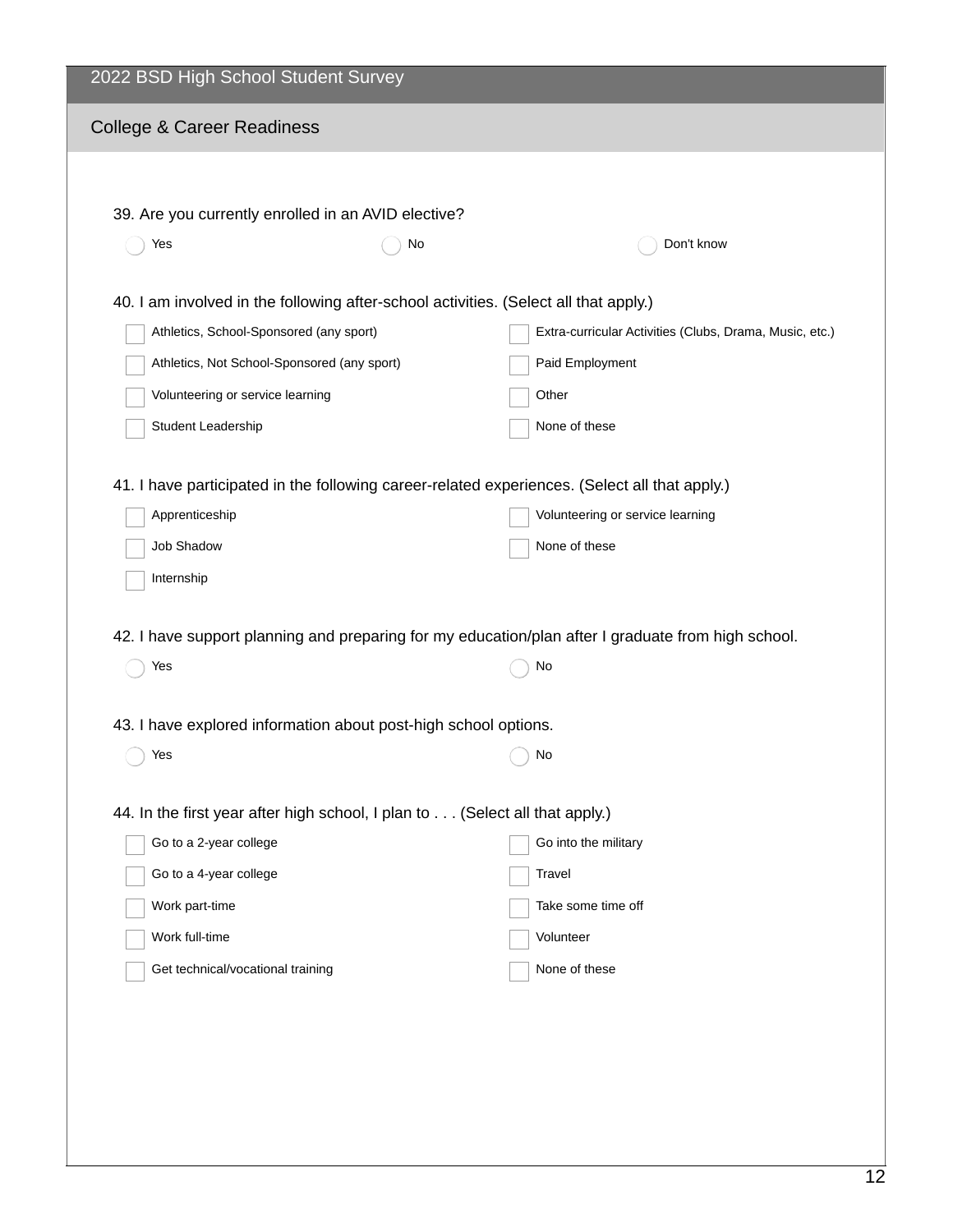45. Overall, this is the grade I would give my school:

 $(A \cap B \cap C \cap D)$ 

46. What do you like about your school?

47. What would you like to change about your school?